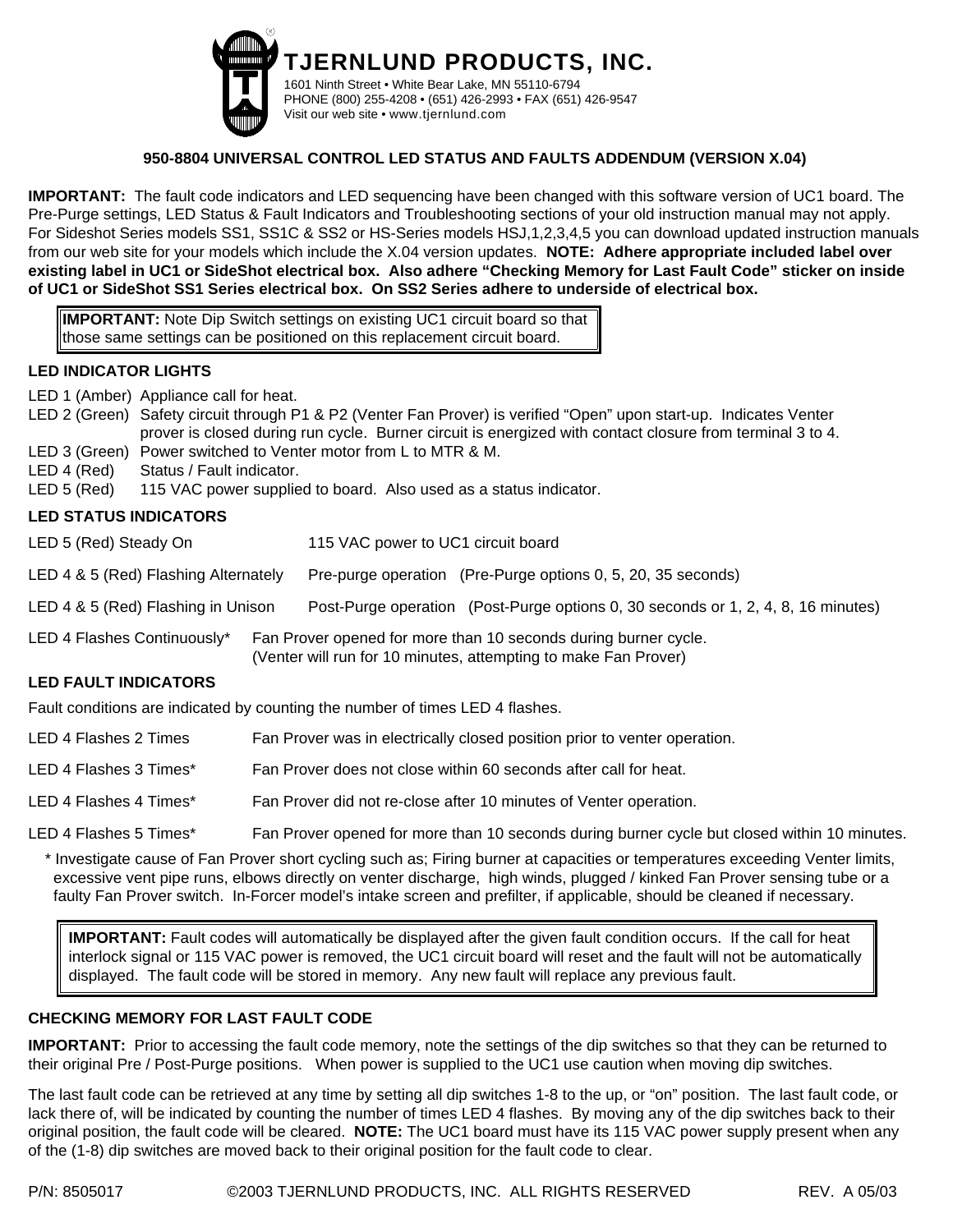REV. B 05/03



**TJERNLUND PRODUCTS, INC.**

1601 Ninth Street • White Bear Lake, MN 55110-6794 PHONE (800) 255-4208 • (651) 426-2993 • FAX (651) 426-9547 Visit our web site • www.tjernlund.com

**VERSION X.04**



# MODEL UC1 INSTALLATION INSTRUCTIONS



**Recognize this symbol as an indication of important Safety Information!** 

# **OWNER INSTRUCTIONS, DO NOT DESTROY**

# **A** WARNING

THESE INSTRUCTIONS ARE INTENDED AS AN AID TO QUALIFIED, LICENSED SERVICE PERSONNEL FOR PROPER INSTALLATION, ADJUSTMENT AND OPERATION OF THIS PRODUCT. READ THESE INSTRUCTIONS THOROUGHLY BEFORE ATTEMPTING INSTALLATION OR OPERATION. FAILURE TO FOLLOW THESE INSTRUCTIONS MAY RESULT IN IMPROPER INSTALLATION, ADJUST-MENT, SERVICE OR MAINTENANCE POSSIBLY RESULTING IN FIRE, ELECTRI-CAL SHOCK, CARBON MONOXIDE POISONING, EXPLOSION, OR PERSONAL INJURY OR PROPERTY DAMAGE.

# **DO NOT DESTROY. PLEASE READ CAREFULLY AND KEEP IN A SAFE PLACE FOR FUTURE REFERENCE.**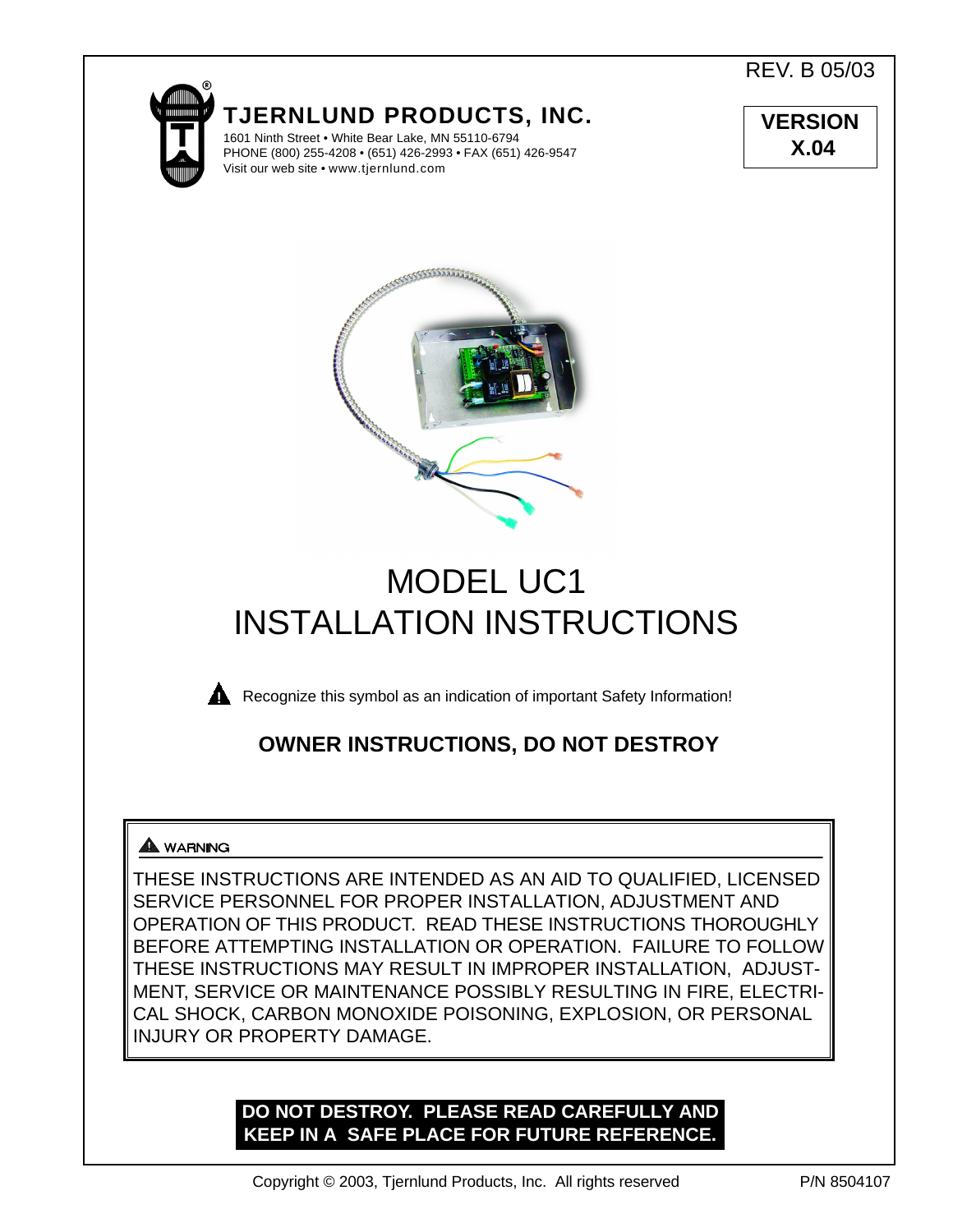Tjernlund Products welcomes your comments and questions. Address all correspondence to:

Customer Service • Tjernlund Products, Inc. • 1601 Ninth Street • White Bear Lake, MN 55110-6794

Call us toll free at 800-255-4208, visit our web site @ www.tjernlund.com or email us at fanmail@tjfans.com.

#### **TABLE OF CONTENTS**

|                          | Page (s) |
|--------------------------|----------|
|                          |          |
|                          |          |
|                          |          |
|                          |          |
|                          |          |
|                          |          |
| <b>Electrical Wiring</b> |          |
|                          |          |
|                          |          |
|                          |          |
|                          |          |
|                          |          |
|                          |          |
|                          |          |
|                          |          |

#### **DESCRIPTION**

The UC1 is the new standard interlock control for Tjernlund's full line of Power Venters, Draft Inducers and Combustion Air In-Forcers. It can be interlocked with virtually any burner control circuit. Features include: adjustable pre & post purge, LED status / diagnostic indicators, 10 second prover switch delay to avoid burner start up and wind induced short cycling. Interlocks with any 24-115 VAC burner control circuit and also includes "dry" contact actuation option. After each burner cycle the UC1 will continue to operate in post-purge mode to allow the venter to purge the heater and vent of residual flue gases. A factory post-purge time is set at 2 minutes and is adjustable up to 16 minutes, see "Pre / Post Purge and Prover Status Check Dip Switch Settings" on page 3.

#### **GENERAL INFORMATION**

Each UC1 is electrically factory line tested before shipment.

After opening carton, inspect thoroughly for hidden damage. If any damage is found notify freight carrier and your distributor immediately and file a concealed damage claim.

**Throughout the rest of this installation manual Venter will be synonymous with Power Venter, Draft Inducer or In-Forcer.**

#### **INSTALLATION RESTRICTIONS**

- 1. The UC1 Prover Status Check is activated from the factory. When activated the UC1 Universal Control checks across the P1 & P2 safety circuit Fan Prover to verify that the Fan Prover switch is "Open" upon a call for heat and not stuck "Closed". See "P1 & P2 Fan Prover Safety Circuit "Open" Upon Appliance Call", page 4 for details.
- 2. A Venter post-purge on the UC1 has been factory set at 2 minutes. Confirm that dip switch #5 is in the up or "on" position. Oil fired equipment requires that the post-purge be long enough to eliminate post cycle nozzle drip odor. A longer post-purge may be necessary for longer vent runs or high heat retention, refractory lined combustion chambers. A shorter post-purge may be desired for gas installations. If using the UC1 to control our combustion air In-Forcers a post-purge may not be desired. See "Pre / Post Purge and Prover Status Check Dip Switch Settings", page 3 for details.
- 3. The UC1 is intended for indoor installation only. Do not mount the UC1 on a heat source that exceeds 140<sup>0</sup>F (60<sup>0</sup>C). Examples of improper mounting surfaces include vent pipe, top of heater casing or any place where radiant or convective heat would cause the junction box temperature to exceed  $140^{\circ}F (60^{\circ}C)$ .

#### **CAUTIONS**

#### WARNING

The UC1 must be installed by a qualified installer (an individual properly licensed and/or trained) in accordance with all local codes or, in their absence, in accordance with the appropriate National Fire Protection Association #31, #54, #211 and the National Electrical Code.

Failure to install, maintain and/or operate the UC1 in accordance with manufacturer's instructions may result in conditions which can produce bodily injury and property damage.

- 1. The installer must verify that the BTU/hr. input of the appliance does not exceed the recommended input of the any Venter being controlled by the UC1. Refer to the Venter, Inducer or In-Forcer installation instructions for capacities.
- 2. Disconnect power supply from the UC1 and heating equipment when making wiring connections and servicing the UC1. Failure to do so may result in personal injury and/or equipment damage. LED #5 (RED) should be off with power removed.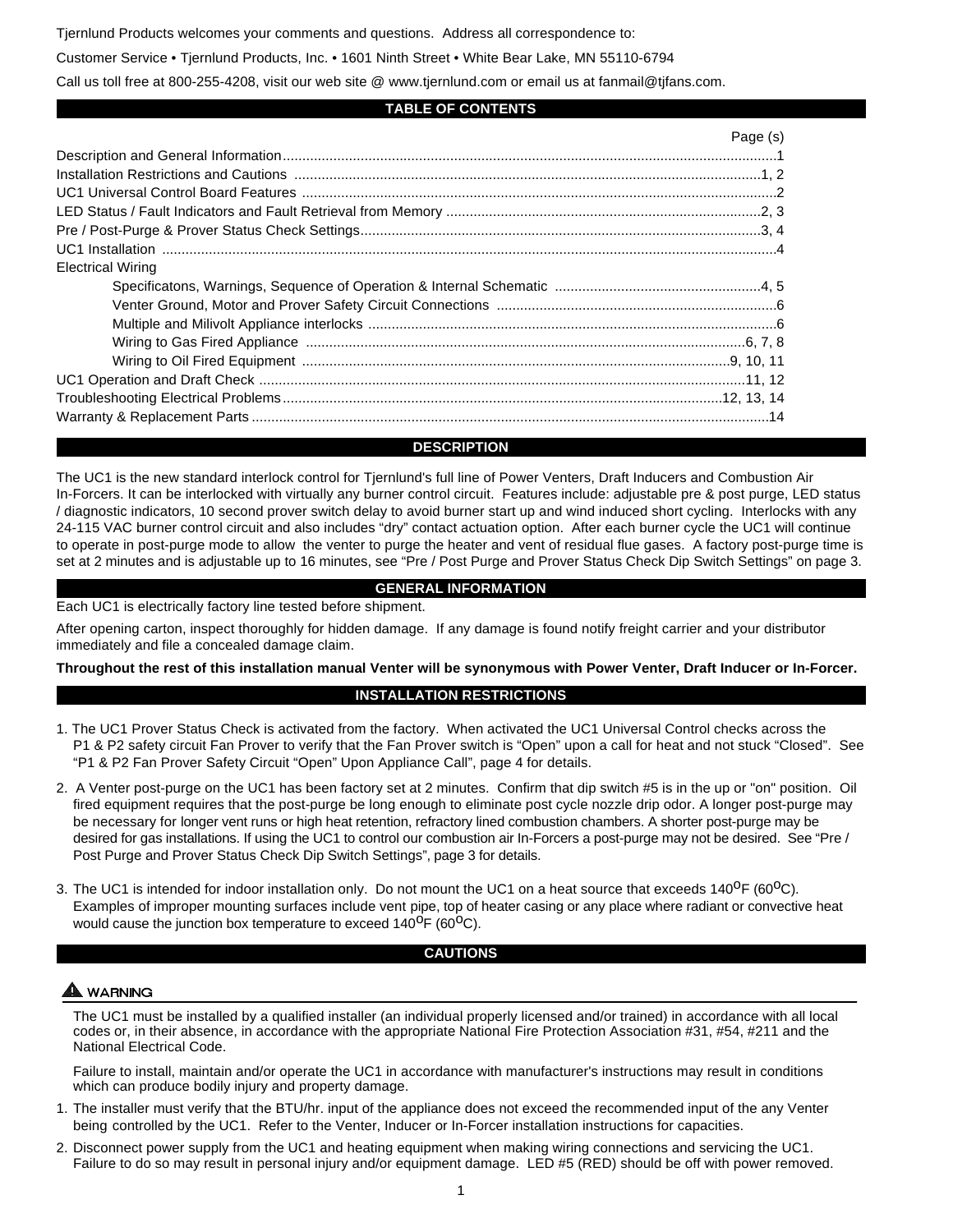- 3. All installation restrictions and instructions in the Venter, Inducer or In-Forcer installation instructions must be adhered to when using the UC1.
- 4. Make certain power source is adequate for the UC1 and Venter requirements. Do not add equipment to a circuit when the total electrical load is unknown.

#### **UC1 UNIVERSAL CONTROL BOARD FEATURES**



- # 2. Do not supply power to the appliance interlock block with the call selector in the "DRY" position.
- Control damage may result if power is supplied.
- # 3. Circuit protection must be provided by the installer. 16 Amps is the maximum current allowed for this device at terminal L. A 15 Amp circuit breaker is recommended.

# **LED STATUS & FAULT INDICATORS**

# **LED INDICATOR LIGHTS**

- LED #1 (Amber) Appliance call for heat.
- LED #2 (Green) Safety circuit through P1 & P2 (Venter Fan Prover) is verified "Open" upon start-up. Indicates Venter prover is closed during run cycle. Burner circuit is energized with contact closure from terminal 3 to 4.
- LED #3 (Green) Power switched to Venter motor from L to MTR & M.
- LED #4 (Red) Status / Fault indicator.
- LED #5 (Red) 115 VAC power supplied to board. Also used as a status indicator.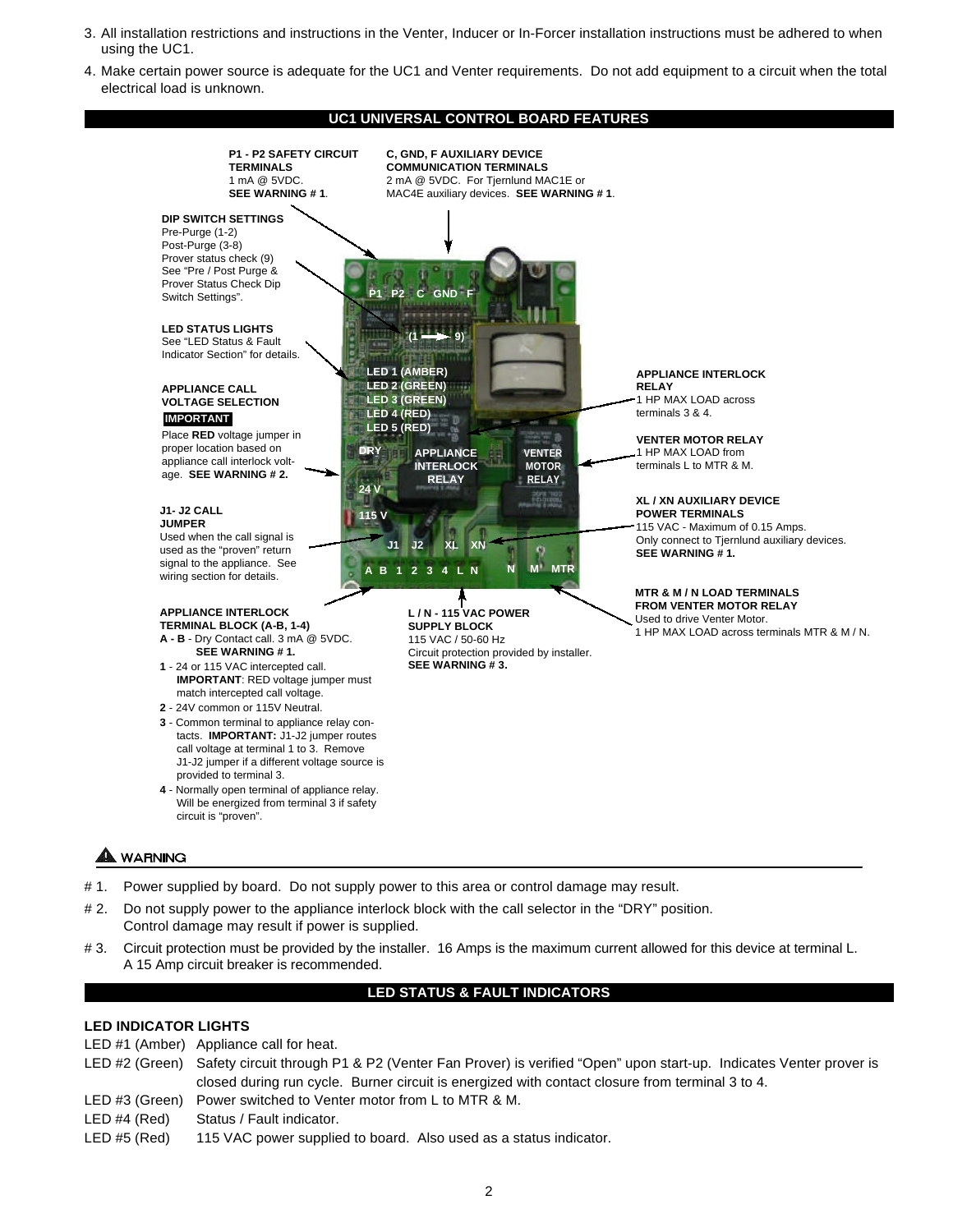#### **LED STATUS INDICATORS**

- LED  $#4 \& #5$  (Red) Flashing Alternately  $=$  Venter in Pre-purge. (Pre-Purge options 0, 5, 20, 35 seconds)
- LED  $#4 \& #5$  (Red) Flashing in Unison = Venter in Post-Purge. (Post-Purge options 0, 30 seconds or 1, 2, 4, 8, 16 minutes)
- LED  $#4$  Flashes Continuously  $=$  Fan Prover opened for more than 10 seconds during burner cycle. (Venter will run for 10 minutes, attempting to make Fan Prover)

#### **LED FAULT INDICATORS**

Fault conditions are indicated by counting the number of times LED #4 (Red) flashes.

| LED #4 Flashes 2 Times<br>LED #4 Flashes 3 Times<br>LED #4 Flashes 4 Times<br>LED #4 Flashes 5 Times | Fan Prover was in electrically closed position prior to venter operation.<br>Fan Prover does not close within 60 seconds after call for heat.<br>Fan Prover did not re-close after 10 minutes of Venter operation.<br>Fan Prover opened for more than 10 seconds during burner cycle but closed within 10 minutes.<br>Investigate cause of Fan Prover short cycling such as; Firing burner at capacities or tempera-<br>tures exceeding Venter limits, excessive vent pipe runs, elbows directly on venter discharge,<br>high winds, plugged / kinked Fan Prover sensing tube or a faulty Fan Prover switch. In-Forcer<br>model's intake screen and prefilter, if applicable, should be cleaned if necessary. |
|------------------------------------------------------------------------------------------------------|---------------------------------------------------------------------------------------------------------------------------------------------------------------------------------------------------------------------------------------------------------------------------------------------------------------------------------------------------------------------------------------------------------------------------------------------------------------------------------------------------------------------------------------------------------------------------------------------------------------------------------------------------------------------------------------------------------------|
|                                                                                                      |                                                                                                                                                                                                                                                                                                                                                                                                                                                                                                                                                                                                                                                                                                               |

**IMPORTANT:** Fault codes will automatically be displayed after a fault condition occurs. If the call for heat interlock signal or 115 VAC power is removed, the UC1 board will reset and the fault will be stored in memory instead of displayed. Any new fault will replace any previous fault.

#### **CHECKING MEMORY FOR LAST FAULT CODE**

**IMPORTANT:** Prior to accessing the fault code memory, note the settings of the dip switches so that they can be returned to their original Pre / Post-Purge positions. When power is supplied to the UC1 use caution when moving dip switches.

The last fault code can be retrieved at any time by setting all dip switches 1-8 to the up, or "on" position. The last fault code, or lack there of, will be indicated by counting the number of times LED 4 flashes. By moving any of the dip switches back to their original position, the fault code will be cleared. **NOTE:** The UC1 board must have its 115 VAC power supply present when any of the (1-8) dip switches are moved back to their original position for the fault code to clear.

# **PRE / POST PURGE AND PROVER STATUS CHECK DIP SWITCH SETTINGS**

# **A** WARNING

Remove power to UC1 and heating equipment when installing, servicing or changing dip switch settings. Failure to do so may result in personal injury and/or equipment damage. LED #5 (RED) should not be on if 115 VAC supply power is removed from the control.

#### **Pre-purge**

Used for a Venter with longer vent runs to get draft fully established throughout the vent system prior to burner ignition. Also beneficial for negative pressure prone environments. **IMPORTANT:** Nuisance equipment lockouts may occur if Venter pre-purge is running in conjunction with and is longer than any equipment timing circuit. Pre-purge settings must be shorter than burner control lockout time unless wired prior to burner control timing circuit (i.e. aquastat / thermostat).

#### **Post-purge**

A Venter post-purge has been factory set at 2 minutes. Confirm that dip switch #5 is in the up or "on" position. Oil fired equipment requires that the post-purge be long enough to eliminate post cycle nozzle drip odor. A longer post-purge may be necessary for longer vent runs or high heat retention, refractory lined combustion chambers. A shorter post-purge may be desired for gas installations or when using the UC1 to control a combustion air In-Forcer.



**POST-PURGE SETTINGS** (SEE "POST-PURGE" ABOVE PRIOR TO SETTING)





b

|           | 808888 |   |
|-----------|--------|---|
|           | 4567   | я |
| 1. Minuto |        |   |



3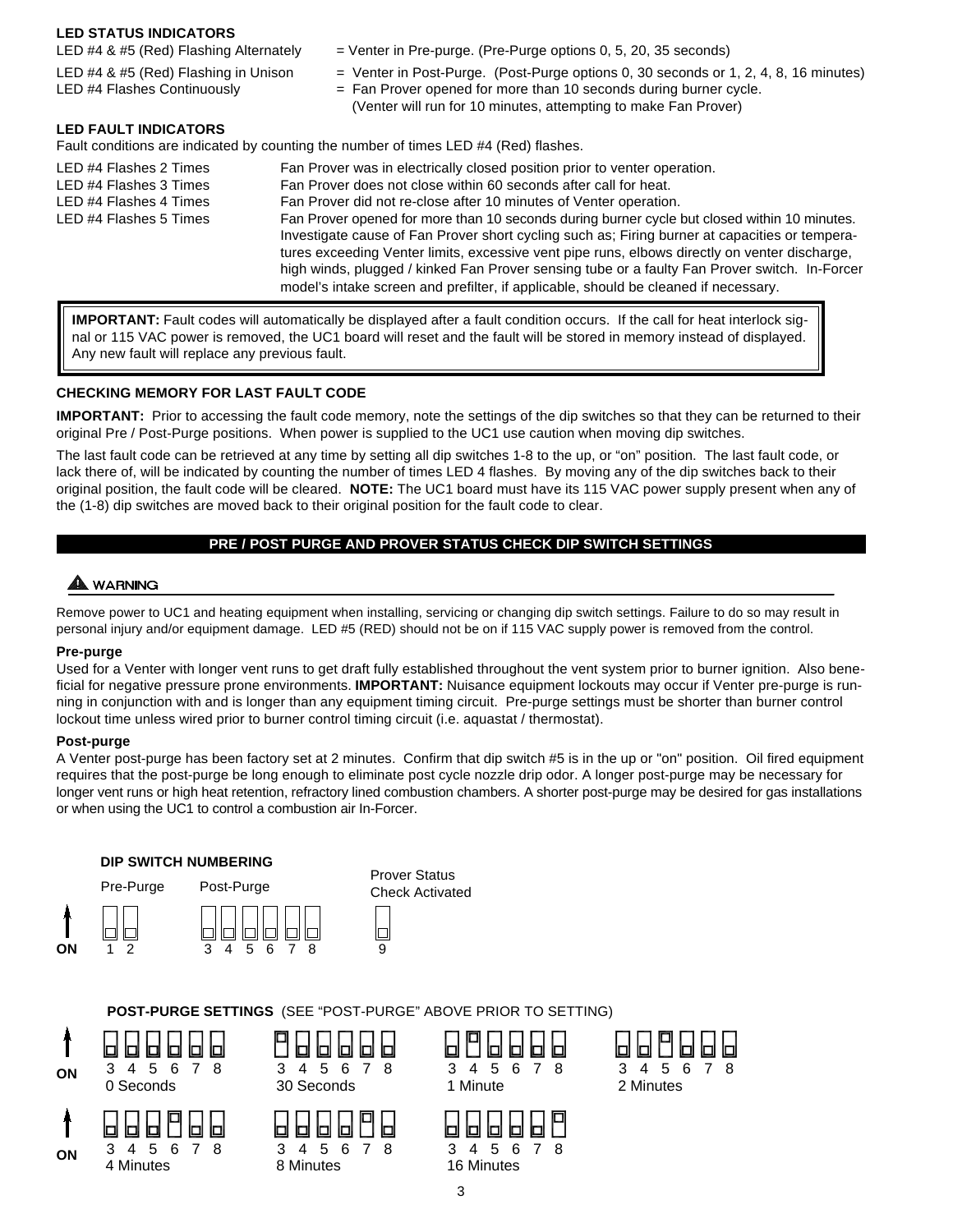**PRE-PURGE SETTINGS** (SEE "PRE-PURGE" ON PAGE 3 PRIOR TO SETTING PRE-PURGE)



#### **P1 & P2 FAN PROVER SAFETY CIRCUIT "OPEN" UPON APPLIANCE CALL**

| <b>Prover Status</b><br><b>Check Activated</b> | The Prover Status Check is activated from the factory. When activated the UC1 Universal Control<br>checks across P1 & P2 safety circuit (Fan Prover) to verify that the Fan Prover switch is "Open"<br>upon a call for heat and not stuck "Closed". <b>IMPORTANT: This must always be in the down</b><br>"Activated" position when side wall venting. When using the PS1505 Fan Prover in conjunc-<br>tion with a draft inducer on a vertical termination stack, "natural draft" may be sufficient to keep<br>Prover contacts closed prior to a call for heat by an interlocked appliance. This is the only condi-<br>tion where this safety feature should be deactivated. Push up or "ON" to deactivate. |
|------------------------------------------------|------------------------------------------------------------------------------------------------------------------------------------------------------------------------------------------------------------------------------------------------------------------------------------------------------------------------------------------------------------------------------------------------------------------------------------------------------------------------------------------------------------------------------------------------------------------------------------------------------------------------------------------------------------------------------------------------------------|
|------------------------------------------------|------------------------------------------------------------------------------------------------------------------------------------------------------------------------------------------------------------------------------------------------------------------------------------------------------------------------------------------------------------------------------------------------------------------------------------------------------------------------------------------------------------------------------------------------------------------------------------------------------------------------------------------------------------------------------------------------------------|

#### **UC1 INSTALLATION**

Do not mount the UC1 junction box on a heat source that exceeds  $140^{\circ}F (60^{\circ}C)$ . Examples of improper mounting surfaces include vent pipe, top of heater casing or any place where radiant or convective heat would cause the junction box temperature to exceed 140<sup>o</sup>F. The UC1 is intended for indoor installation only.

Using the key hole slots on the back of the UC1 junction box as a template, mark 4 holes on the mounting surface, drill pilot holes if necessary, and secure junction box using provided screws.

The UC1 has a 2 foot whip that contains a ground lead and the leads to power the Venter motor and connect to the Fan Prover. If it is desirable to mount the UC1 more than 2 feet from the Fan Proving Switch an additional electrical junction box and appropriate length of conduit will be necessary. Any added wire should be 14 gage and a pig tail should be added to each ground wire connection so that each electrical junction box is grounded. See diagram below for a typical UC1, Fan Prover and Venter installation.

#### **TYPICAL UC1, FAN PROVER AND VENTER INSTALLATION**



#### **ELECTRICAL WIRING**

#### **ELECTRICAL SPECIFICATIONS**

| <b>POWER</b><br><b>REQUIREMENTS</b>                      | <b>T-BLOCK</b><br>L/N                  | 120 VAC ±10 %, 50/60 Hz<br>CIRCUIT PROTECTION PROVIDED BY INSTALLER                                                                                                  |
|----------------------------------------------------------|----------------------------------------|----------------------------------------------------------------------------------------------------------------------------------------------------------------------|
| ADD VENTER MOTOR<br>LOAD PLUS 1/2 AMP<br>FOR UC1 LOAD    | XL/XN                                  | 150 mA MAX @ 120 VAC, 50/60 Hz<br>CAN ONLY BE CONNECTED TO TJERNLUND-SPECIFIED AUXILIARY DEVICE                                                                      |
|                                                          | <b>UC1 CONTROL</b>                     | DURING OPERATION THE CONTROL USES 50 mA MAX @ 120 VAC                                                                                                                |
|                                                          | M & MTR<br>(RELAY K2)                  | MOTOR - 1 H.P. MAX. @ 120 VAC, 50/60 Hz<br>GENERAL PURPOSE - 15A @ 120 VAC, 50/60 Hz                                                                                 |
| <b>EXTERNAL</b><br>POWER SWITCHING<br><b>CAPACITY</b>    | <b>T-BLOCK</b><br>3 TO 4<br>(RELAY K1) | MOTOR - 1 H.P. MAX. @ 120 VAC, 50/60 Hz<br>GENERAL PURPOSE - 15A @ 120 VAC, 50/60 Hz<br>RESISTIVE - 10A @ 28 VDC<br>PILOT DUTY - 470 VA                              |
| <b>EXTERNAL</b><br><b>CALL TRIGGER</b><br><b>METHODS</b> | <b>T-BLOCK</b><br>A/B                  | USER-PROVIDED CONTACT CLOSURE FROM A TO B. SIZE CONTACT CLOSURE TO HANDLE<br>3 mA @ 5 VDC. MOVE RED VOLTAGE JUMPER TO "DRY" LOCATION. DO NOT SUPPLY POWER.           |
|                                                          | 'OR<br><b>24V</b><br>1/2               | USER-PROVIDED 24 VAC AT TERMINALS 1 & 2. $1 =$ CALL HOT, $2 =$ COMMON. CONTROL<br>REQUIRES 5 mA @ 24 VAC TO TRIGGER. MOVE RED VOLTAGE JUMPER TO "24V" LOCATION.      |
|                                                          | 'OR"<br>115V<br>1/2                    | USER-PROVIDED 115 VAC AT TERMINALS 1 & 2. 1 = CALL LINE, 2 = NEUTRAL. CONTROL<br>REQUIRES 1 mA @ 115 VAC TO TRIGGER. MOVE RED VOLTAGE JUMPER TO "115V" LOCATION.     |
| J1 / J2<br><b>JUMPER</b>                                 | J1/J2                                  | USED TO JUMP CALL HOT (24 VAC) OR CALL LINE (115 VAC) FROM TERMINAL 1 TO TERMINAL 3.<br>REMOVE J1-J2 JUMPER IF A DIFFERENT VOLTAGE SOURCE IS PROVIDED TO TERMINAL 3. |
| <b>SAFETY</b><br><b>CIRCUIT</b>                          | P1/P2                                  | CONNECTED TO FAN PROVER.<br>1 mA @ 5 VDC. DO NOT SUPPLY POWER HERE.                                                                                                  |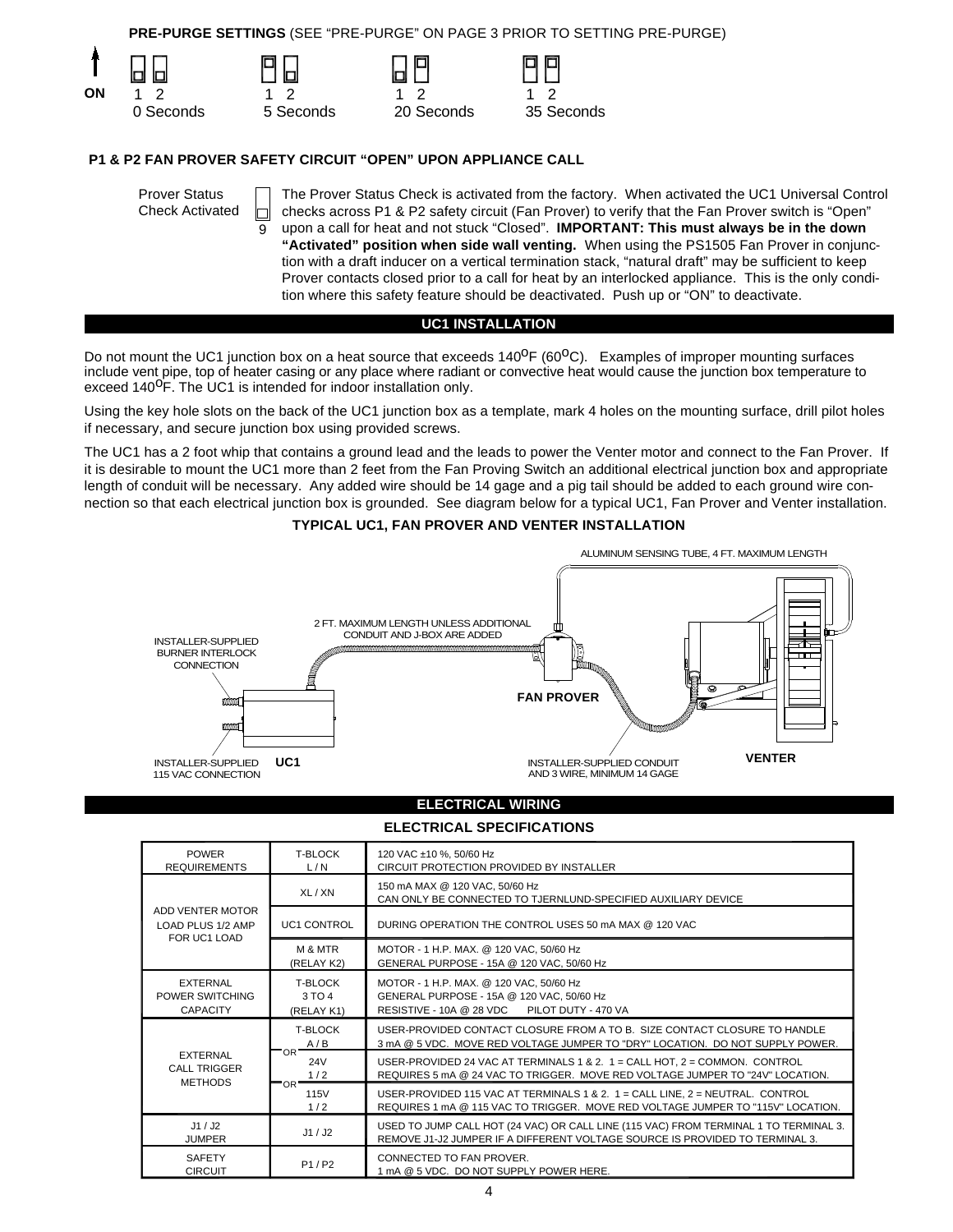# A WARNING

All wiring from the UC1 to the appliance must be appropriate Class 1 wiring as follows: installed in rigid metal conduit, intermediate metal conduit, rigid non-metallic conduit, electrical metallic tubing, Type MI Cable, Type MC Cable, or be otherwise suitably protected from physical damage.

#### **IMPORTANT: MORE THAN ONE INTERLOCK METHOD MAY BE APPLICABLE**

In many cases it is easier to interlock with the thermostat/aquastat portion of the heater control circuit vs. the ignition module / primary control portion of the heater control circuit. Review all of the wiring diagram options prior to choosing the best method.

### **SEQUENCE OF OPERATION WITH UC1 UNIVERSAL CONTROL AND 24 VAC OR 115 VAC HEATER CONTROL CIRCUIT:**

Control signal from thermostat, aquastat, primary control or gas valve is intercepted and routed to terminal "1" on UC1 terminal strip. When terminal "1" is energized with either 24 VAC or 115 VAC, the Venter motor is energized. After draft is established, the Fan Proving Switch closes within 5 to 10 seconds energizing terminal "4", which completes the circuit allowing burner to fire. **NOTE:** If a Venter pre-purge is selected, the burner will not fire until the pre-purge time is finished. The Venter will continue to run after the burner has finished firing for the set post-purge time cycle. The UC1 is set for a 2 minute post-purge time period from the factory. See "Pre / Post-Purge Settings" on page 3 for details.

**The "1" input terminal on the UC1 can accept either a 24 VAC or 115 VAC control signal. IMPORTANT:** The RED voltage jumper must be positioned based on appliance interlock voltage 24V or 115V. If using the "DRY" contact activation method, use terminals A & B on UC1 control and position the RED voltage jumper tab in the "DRY" position. See millivolt appliance interlock diagram for further information. **IMPORTANT:** Only one interlock method (i.e. 24V, 115V or "Dry") can be used with the UC1. Multiple appliance interlocks require the use of our MAC-Series multiple appliance controls.

The steps listed under each diagram are intended as a supplement to the diagram. Wiring colors or designations may vary by manufacturer. If you are unable to wire the UC1 as outlined in these instructions, call Tjernlund's Customer Service Department toll free at 1-800-255-4208 for assistance.

**IMPORTANT:** If the call for heat interlock signal or 115 VAC power is removed, the UC1 board will reset and any fault, if present, will be stored in memory instead of displayed. See page 3, "Checking Memory for Last Fault Code".

#### **UC1 UNIVERSAL CONTROL WIRING SCHEMATIC**

The Ground lead, Venter motor and Fan Prover leads are factory connected to the UC1 circuit board. Venter Ground, motor and Fan Prover wiring connections are made at the free end of the 2 foot whip.



**WARNING:** Disconnect power supply from the UC1 and heating equipment when making wiring connections and servicing the Venter. Failure to do so may result in personal injury and/or equipment damage. LED #5 (RED) should be off with power removed.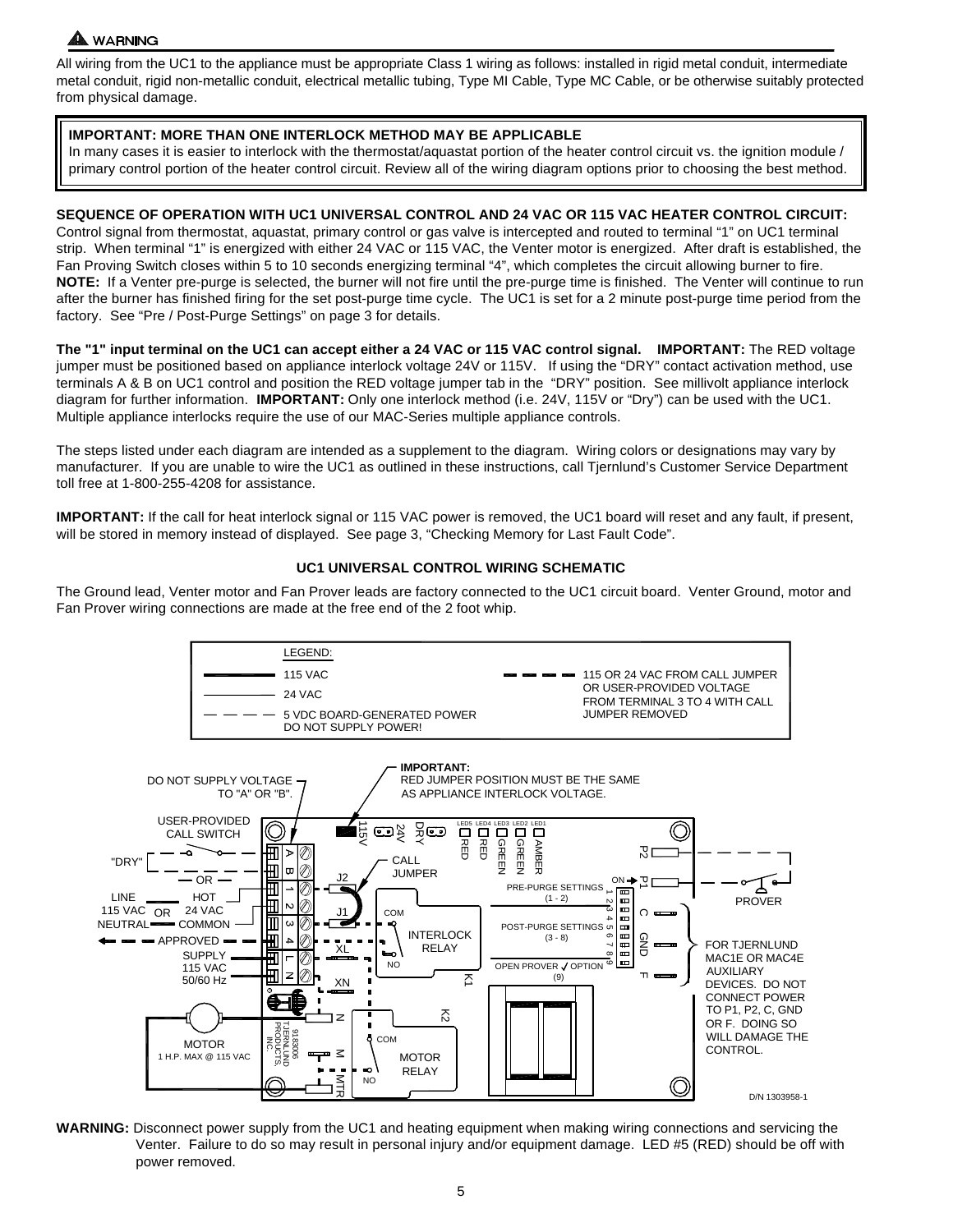#### **VENTER GROUND, MOTOR AND PROVER SAFETY CIRCUIT CONNECTIONS**

#### **VENTER PROVER CONNECTIONS**

Blue and Yellow leads from UC1 whip (P1 and P2) safety circuit must be connected to a Fan Prover switch. Leads are not polarity sensitive. If using a Draft Inducer and venting **only** millivolt appliances, the PS1505 Fan Prover is not needed. See WHKE instructions or consult factory.

#### **VENTER MOTOR CONNECTIONS**

Connect Black and White motor leads from UC1 whip to Venter motor leads. Venter motor must not exceed 1 h.p. Make sure venter motor is wired for proper rotation. Consult motor nameplate for rotation.

#### **VENTER GROUND CONNECTION**

Connect Green ground lead from UC1 whip to Fan Prover ground screw along with ground from Venter motor. If using a Draft Inducer and venting **only** millivolt appliances where the PS1505 Fan Prover is not needed, connect ground to Venter motor ground.

#### **MULTIPLE APPLIANCE INTERLOCKS**

To interlock with one additional 24/115 VAC heater add the MAC1E. It is a stripped down auxiliary board version of the UC1 and is powered by and communicates with the UC1 through a factory wired whip.

To interlock more than two 24/115 VAC heaters, add the MAC4E for a total of up to 5 heaters. It is powered by and communicates with the UC1 through a factory wired whip. Consult factory for installations with more than 5 heaters.

To interlock a millivolt water heater and a 24/115 VAC furnace or boiler, add the WHKE and MAC1E.

#### **MILLIVOLT HEATER INSTALLATIONS**

Each millivolt appliance interlocked with the UC1 must have its own WHKE kit installed. The WHKE Gas Pressure Switch actuates the Venter through the A - B Dry contacts. The Linear Limit switch disables the heater in the event of a venting malfunction. **IMPORTANT**: Each millivolt appliance interlocked with the UC1 must have its own Linear Limit spill switch.

#### **MULTIPLE MILLIVOLT HEATER INSTALLATIONS**

Multiple millivolt heaters can be installed by using the A-B dry contact terminals of the UC1, MAC1E or MAC4E. Wire each WHKE gas pressure switch in parallel across A-B terminals of UC1, MAC1E or MAC4E. Wire Linear Limit safety switch into each individual millivolt heater. For further information consult factory or WHKE instructions.

#### **UC1 BURNER INTERLOCK WIRING DIAGRAMS**

#### **UC1 UNIVERSAL CONTROL CONNECTED WITH A 24 VAC ELECTRONIC IGNITION MODULE**



1. Remove the wire on MV at gas valve and connect it on #1 on UC1 terminal block.

- 2. Connect #2 on UC1 terminal block to MV/PV.
- 3. Connect #4 on UC1 terminal block to MV on gas valve.
- 4. Make sure RED voltage jumper on UC1 is on 24V.
- 5. Connect 115 VAC supply voltage to L & N terminals on UC1. Crimp Ground wire to grounding spade terminal in UC1. Important: Installer must supply overload and disconnect protection.
- 6. If not previously completed, connect ground from UC1 whip to Venter ground. Connect Black and White leads from UC1 whip to Venter motor leads. Connect Blue and Yellow leads from UC1 whip to Fan Prover switch. Prover Leads are not polarity sensitive.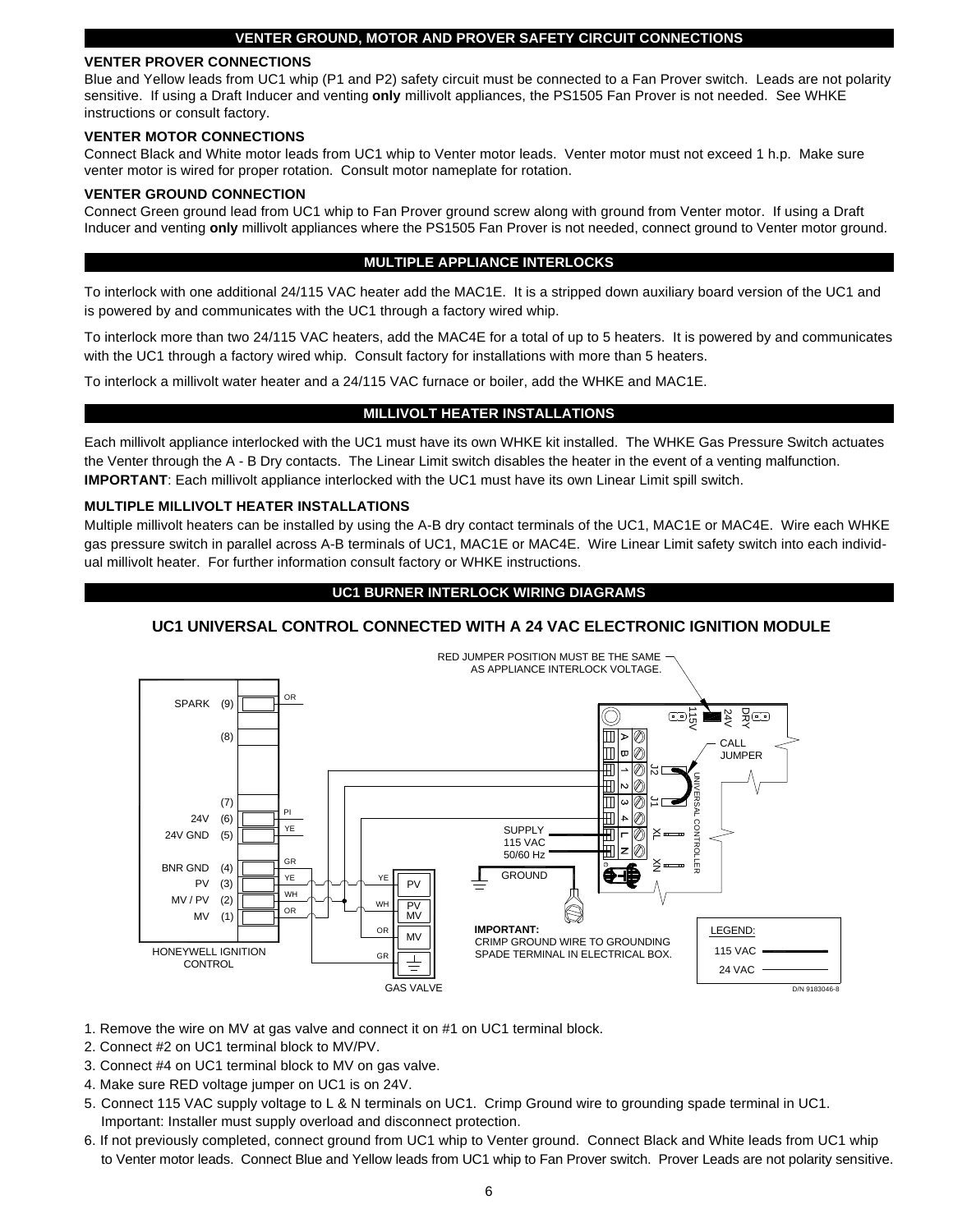# **UC1 UNIVERSAL CONTROL CONNECTED WITH A SINGLE ZONE 24 VAC THERMOSTAT**



- 1. Connect W from t-stat to #1 on terminal block of UC1.
- 2. Connect #2 on UC1 terminal block to C on internal control terminal strip of furnace/boiler.
- 3. Connect #4 on UC1 terminal block to W on internal control terminal strip of furnace/boiler.
- 4. Make sure RED voltage jumper on UC1 is on 24V.
- 5. Connect 115 VAC supply voltage to L & N terminals on UC1. Crimp Ground wire to grounding spade terminal in UC1. Important: Installer must supply overload and disconnect protection.
- 6. If not previously completed, connect ground from UC1 whip to Venter ground. Connect Black and White leads from UC1 whip to Venter motor leads. Connect Blue and Yellow leads from UC1 whip to Fan Prover switch. Prover Leads are not polarity sensitive.

**NOTE:** If burner safety control goes out on lockout, the Venter will continue to run as long as a call for heat is present.

#### **IMPORTANT:** RED JUMPER POSITION MUST BE THE SAME AS APPLIANCE INTERLOCK VOLTAGE. INTERNAL CONTROLS OF FURNACE/BOILER B2 Aquastat B1  $\frac{1}{2}$   $\frac{1}{2}$   $\frac{1}{2}$   $\frac{1}{2}$   $\frac{1}{2}$ COM T-stat **HOT**  $\blacksquare$ CALL T  $\alpha$ JUMPER I  $\overline{\textcircled{\,}}$ XN J1 J2 UNIVERSAL CONTROLLER の **CONTRC SUPPLY**  $\mathbb{\vphantom{a}}^{\mathsf{X}}$ 115 VAC ◎ 50/60 Hz **COM** HOT Ē LEGEND: š TR TH **GROUND** 115 VAC **IMPORTANT:** 24 OR 115 VAC  $\rightarrow$ CRIMP GROUND WIRE TO GROUNDING 24V OR 115V GAS VALVE SPADE TERMINAL IN ELECTRICAL BOX. D/N 9183046-1

#### **UC1 UNIVERSAL CONTROL CONNECTED WITH A 24 OR 115 VAC STANDING PILOT**

- 1. Remove the wire on TH or HOT of gas valve and connect it on #1 on UC1 terminal block.
- 2. Connect #2 on UC1 terminal block to TR or Common.
- 3. Connect #4 on UC1 terminal block to TH or HOT on gas valve.
- 4. Make sure RED voltage jumper on UC1 is on 24V or 115V depending on control voltage.
- 5. Connect 115 VAC supply voltage to L & N terminals on UC1. Crimp Ground wire to grounding spade terminal in UC1. Important: Installer must supply overload and disconnect protection.
- 6. If not previously completed, connect ground from UC1 whip to Venter ground. Connect Black and White leads from UC1 whip to Venter motor leads. Connect Blue and Yellow leads from UC1 whip to Fan Prover switch. Prover Leads are not polarity sensitive.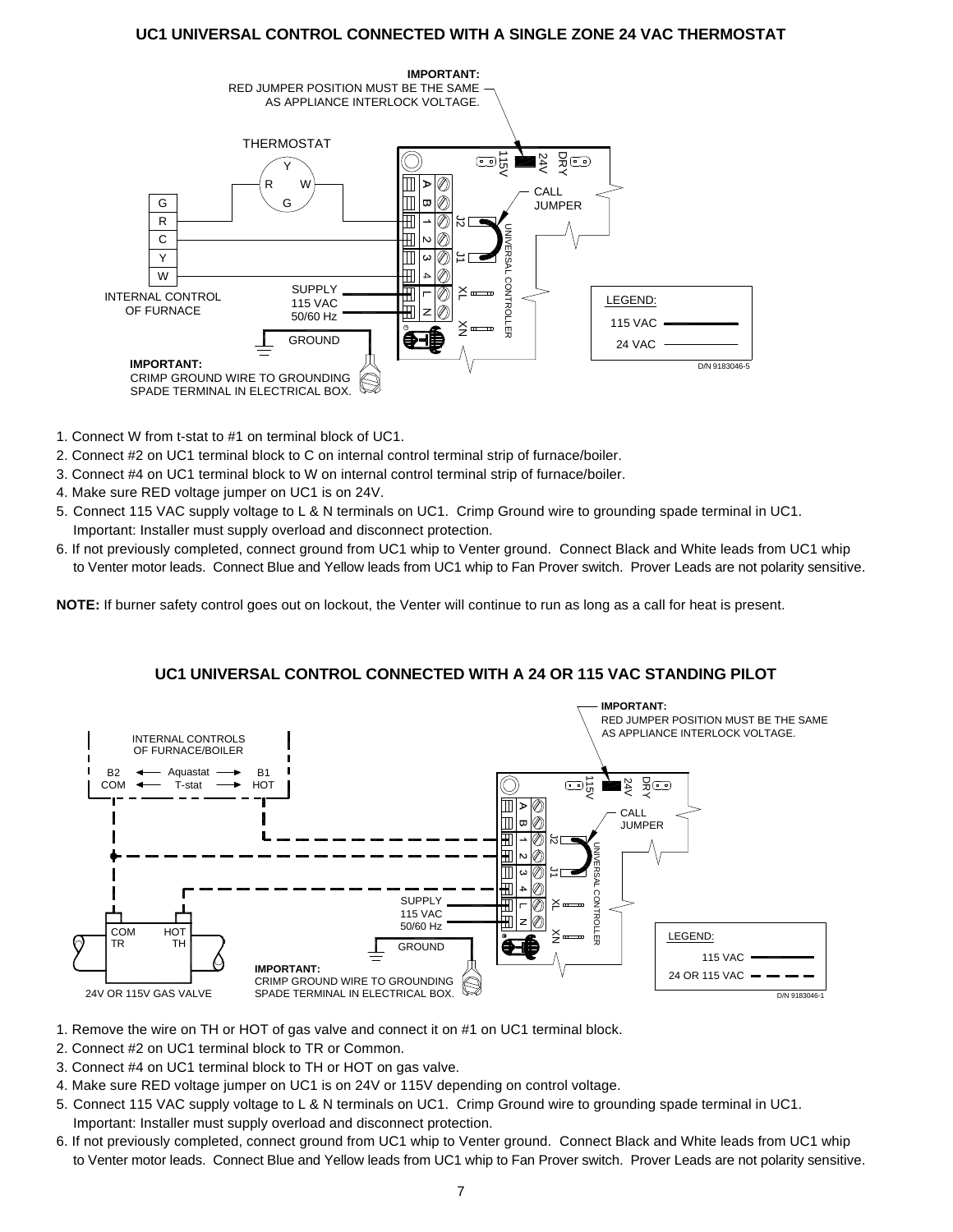# **UC1 UNIVERSAL CONTROL AND WHKE INTERLOCK KIT CONNECTED WITH A MILLIVOLT APPLIANCE**



**IMPORTANT:**

ELECTRICAL BOX. CRIMP GROUND WIRE TO GROUNDING SPADE TERMINAL IN

SAFETY CIRCUIT ACROSS P1 & P2 OF UC1 IS NOT UTILIZED WITH HEATING EQUIPMENT AS SHOWN. IN THIS APPLICATION. SPILL SWITCH MUST BE INTERLOCKED 30 MILLIVOLT WATER HEATERS REQUIRE USE OF THE 950-0470 THERMOCOUPLE JUNCTION ADAPTER.

(ECO) OF WATER HEATER. LINEAR LIMIT SPILL SWITCH, ON 750 MILLIVOLT (POWER PILE) WATER HEATERS WIRE LINEAR LIMIT SPILL SWITCH IN SERIES WITH HIGH LIMIT 950-0470 JUNCTION ADAPTER AND GAS PRESSURE SWITCH ARE INCLUDED WITH WHKE KIT.

Each millivolt appliance interlocked with the UC1 must have its own WHKE kit installed. The WHKE Gas Pressure Switch actuates the Venter through the A - B Dry contacts. The Linear Limit switch disables the heater in the event of a venting malfunction. **IMPORTANT:** Each millivolt appliance interlocked with the UC1 must have its own Linear Limit spill switch.

- 1. Wire WHKE Gas Pressure Switch in series with A and B terminal on UC1. Do not supply voltage to A and B terminals.
- 2. Wire WHKE Linear Limit in series with thermocouple junction adapter or high limit ECO of water heater.
- 3. Make sure RED voltage jumper on UC1 is in the DRY position.
- 4. Connect 115 VAC supply voltage to L & N terminals on UC1. Crimp Ground wire to grounding spade terminal in UC1. Important: Installer must supply overload and disconnect protection.
- 5. If not previously completed, connect ground from UC1 whip to Venter ground. Connect Black and White leads from UC1 whip to Venter motor leads. Connect Blue and Yellow leads from UC1 whip to Fan Prover switch. Prover Leads are not polarity sensitive. If using a Draft Inducer and **only** venting millivolt appliances the PS1505 Fan Proving Switch is not necessary, see WHKE instructions for complete details.

# **UC1 UNIVERSAL CONTROL CONNECTED TO A GAS OR OIL BURNER WITH AN AQUASTAT**



- 1. Disconnect B1 from L1 of oil burner primary control, burner relay or hot of gas valve and reconnect to #1 on UC1 terminal block.
- 2. Connect #2 on UC1 terminal block to B2 or N.
- 3. Connect #4 on UC1 terminal block to the L1 on line voltage oil burner primary control, burner relay or gas valve.
- 4. Make sure RED voltage jumper on UC1 is on 115V.
- 5. Connect 115 VAC supply voltage to L & N terminals on UC1. Crimp Ground wire to grounding spade terminal in UC1.
- Important: Installer must supply overload and disconnect protection.
- 6. If not previously completed, connect ground from UC1 whip to Venter ground. Connect Black and White leads from UC1 whip to Venter motor leads. Connect Blue and Yellow leads from UC1 whip to Fan Prover switch. Prover Leads are not polarity sensitive. **NOTE:** If burner safety control goes out on lockout, the Venter will continue to run as long as a call for heat is present.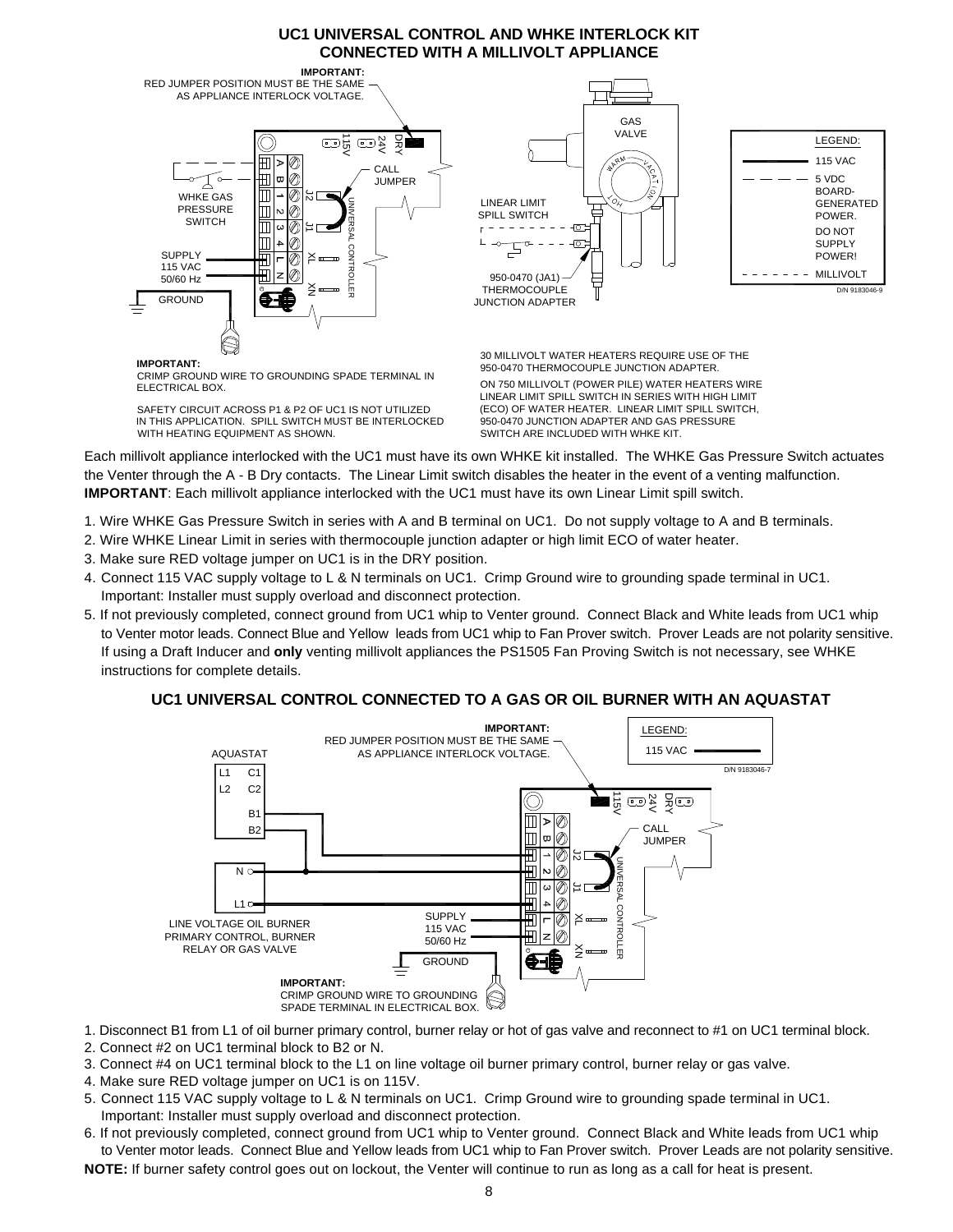# **UC1 UNIVERSAL CONTROL CONNECTED TO A HONEYWELL R7184 SERIES OR EQUIVALENT PRIMARY CONTROL WITH A LINE VOLTAGE THERMOSTAT OR AQUASTAT**



- 1. Disconnect burner motor wire off the R7184.
- 2. Connect burner motor terminal of R7184 to #1 on UC1 terminal block.
- 3. Connect #2 on UC1 terminal block to L2 or N.
- 4. Connect #4 on UC1 terminal block to burner motor wire removed from R7184.
- 5. Make sure RED voltage jumper on UC1 is on 115V.
- 6. Connect 115 VAC supply voltage to L & N terminals on UC1. Crimp Ground wire to grounding spade terminal in UC1. Important: Installer must supply overload and disconnect protection.
- 7. If not previously completed, connect ground from UC1 whip to Venter ground. Connect Black and White leads from UC1 whip to Venter motor leads. Connect Blue and Yellow leads from UC1 whip to Fan Prover switch. Prover Leads are not polarity sensitive.

# **UC1 UNIVERSAL CONTROL CONNECTED WITH A CARLIN 40200, 42230, 48245, 50200, 60200 SERIES OR EQUIVALENT AND A LINE VOLTAGE THERMOSTAT OR AQUASTAT**



- 1. Disconnect burner motor wire off the Orange on Carlin.
- 2. Connect burner motor terminal Orange of Carlin to #1 on UC1 terminal block.
- 3. Connect #2 on UC1 terminal block to L2 or N
- 4. Connect #4 on UC1 terminal block to burner motor wire removed from Orange of Carlin.
- 5. Make sure RED voltage jumper on UC1 is on 115V.
- 6. Connect 115 VAC supply voltage to L & N terminals on UC1. Crimp Ground wire to grounding spade terminal in UC1. Important: Installer must supply overload and disconnect protection.
- 7. If not previously completed, connect ground from UC1 whip to Venter ground. Connect Black and White leads from UC1 whip to Venter motor leads. Connect Blue and Yellow leads from UC1 whip to Fan Prover switch. Prover Leads are not polarity sensitive.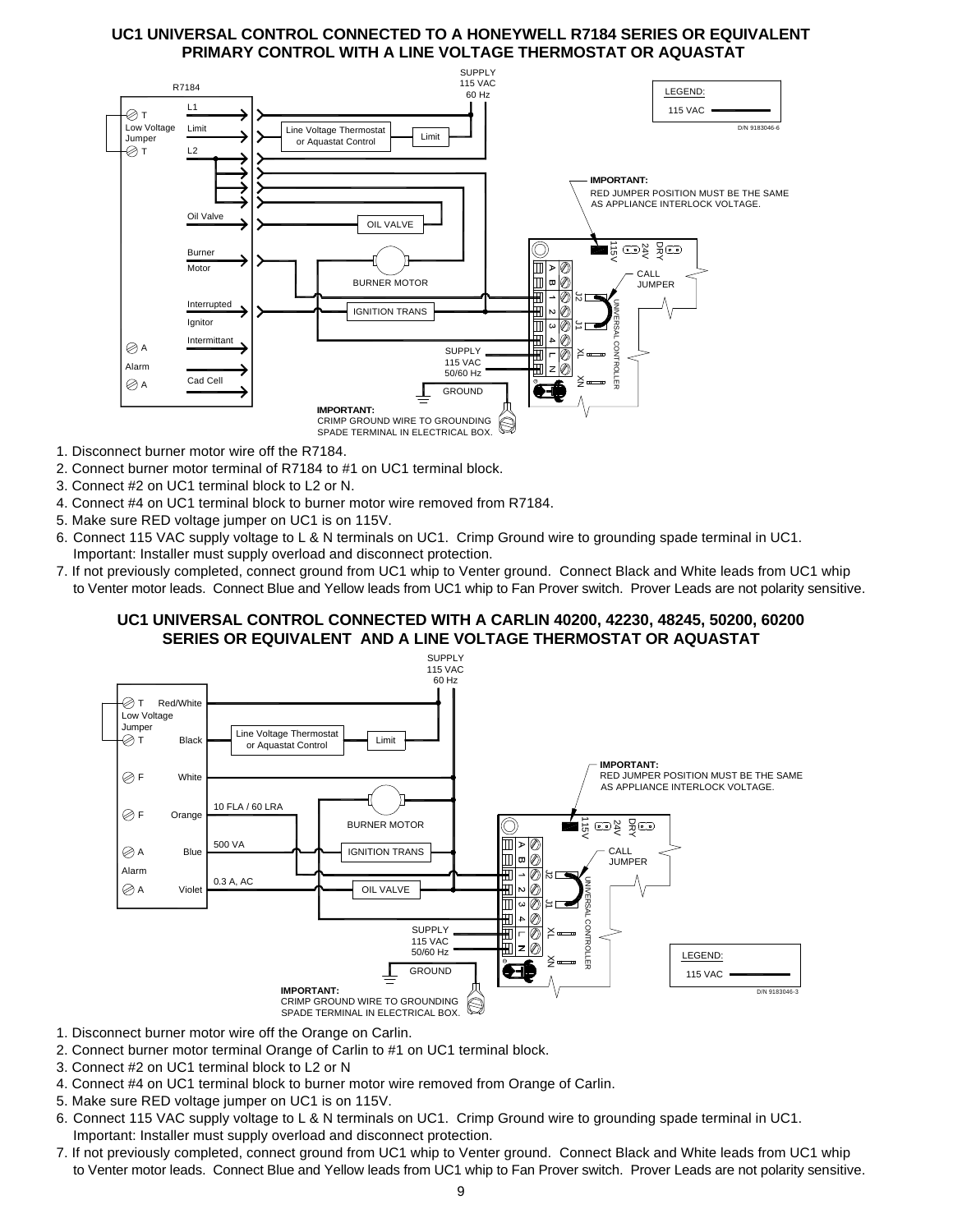# **UC1 UNIVERSAL CONTROL CONNECTED TO AN OIL-FIRED FURNACE WITH A HONEYWELL T87 OR EQUIVALENT NON-POWERED THERMOSTAT**



- 1. **IMPORTANT:** Remove J1 & J2 Call Jumper on UC1 to avoid backfeeds or short circuits.
- 2. Connect T87 or Equivalent non-powered thermostat to A and B terminals on UC1.
- 3. Remove T T Jumper from R8184 or equivalent Primary Control.
- 4. Connect #3 on UC1 terminal block to T terminal of Primary Control.
- 5. Connect #4 on UC1 terminal block to remaining T terminal of Primary Control.
- 6. Make sure RED voltage jumper on UC1 is on DRY.
- 7. Connect 115 VAC supply voltage to L & N terminals on UC1. Crimp Ground wire to grounding spade terminal in UC1. Important: Installer must supply overload and disconnect protection.
- 8. If not previously completed, connect ground from UC1 whip to Venter ground. Connect Black and White leads from UC1 whip to Venter motor leads. Connect Blue and Yellow leads from UC1 whip to Fan Prover switch. Prover Leads are not polarity sensitive.

**NOTE:** If burner safety control goes out on lockout, the Venter will continue to run as long as a call for heat is present.

# **UC1 UNIVERSAL CONTROL CONNECTED TO A HONEYWELL R8184 SERIES OR EQUIVALENT PRIMARY CONTROL**



- 1. Separate the Black burner motor wire from the Orange wire of R8184 Primary Control. NOTE: Do not separate the ignition transformer wire from the Orange.
- 2. Connect Orange wire of R8184 to #1 on UC1 terminal block.
- 3. Connect #2 on UC1 terminal block to White on R8184.
- 4. Connect Black of burner motor to #4 on UC1 terminal block.
- 5. Make sure RED voltage jumper on UC1 is on 115V.
- 6. Connect 115 VAC supply voltage to L & N terminals on UC1. Crimp Ground wire to grounding spade terminal in UC1. Important: Installer must supply overload and disconnect protection.
- 7. If not previously completed, connect ground from UC1 whip to Venter ground. Connect Black and White leads from UC1 whip to Venter motor leads. Connect Blue and Yellow leads from UC1 whip to Fan Prover switch. Prover Leads are not polarity sensitive.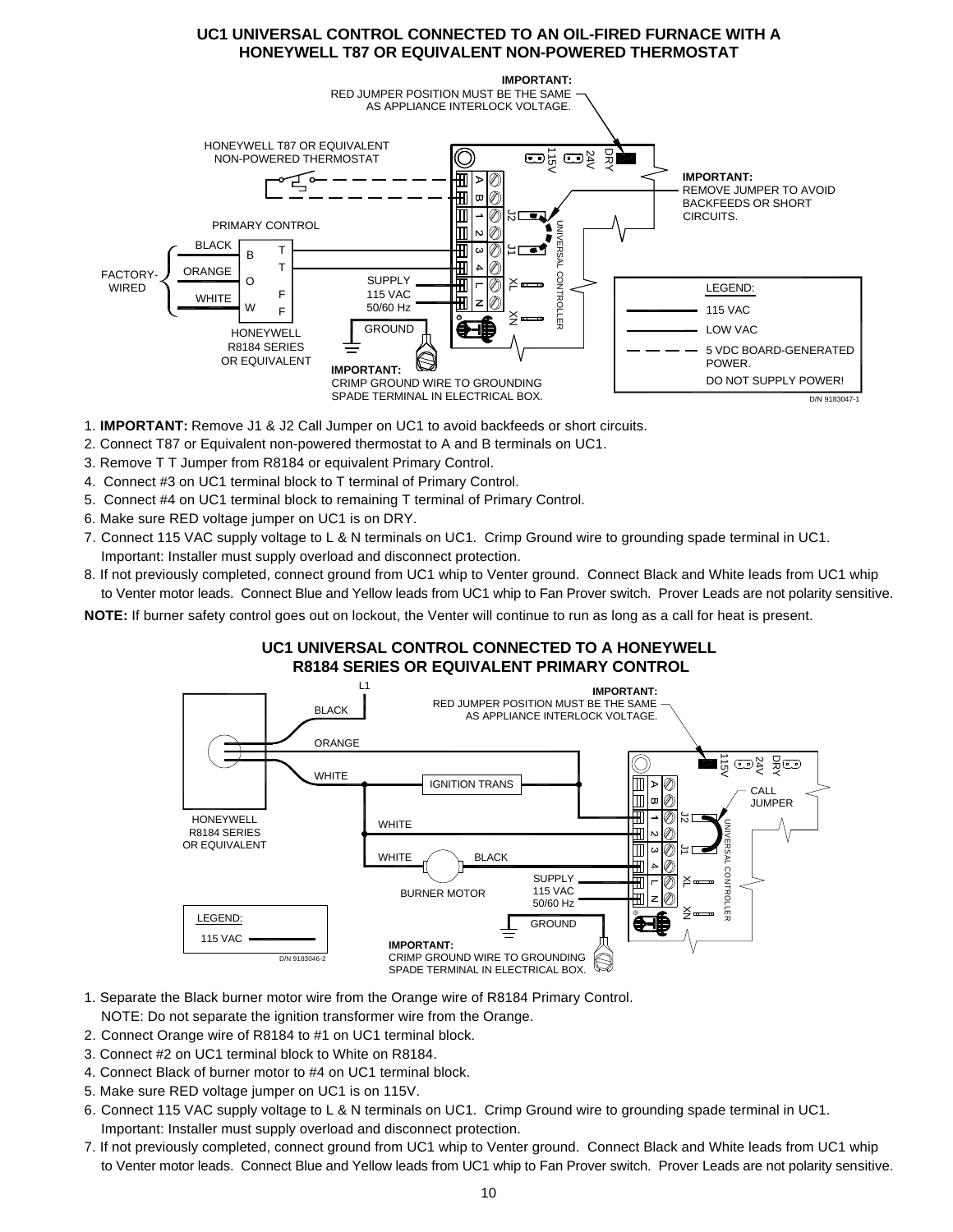# **UC1 UNIVERSAL CONTROL CONNECTED WITH A HONEYWELL R8184 SERIES OR EQUIVALENT PRIMARY CONTROL AND A BURNER MOTOR POST-PURGE**



- 1. Separate the burner motor wire and ignition transformer from the Orange wire of R8184.
- 2. Connect the Orange of R8184 to #1 on UC1 terminal block.
- 3. Connect #2 on UC1 terminal block to White on R8184 or N.
- 4. Connect the HOT wire of oil solenoid valve to #4 on UC1 terminal block and neutral wire to White or N.
- 5. Connect burner motor and ignition transformer HOT wires to M terminal on UC1 and neutrals to White or N.
- 6. Make sure RED voltage jumper on UC1 is on 115V.
- 7. Connect 115 VAC supply voltage to L & N terminals on UC1. Crimp Ground wire to grounding spade terminal in UC1. Important: Installer must supply overload and disconnect protection.
- 8. If not previously completed, connect ground from UC1 whip to Venter ground. Connect Black and White leads from UC1 whip to Venter motor leads. Connect Blue and Yellow leads from UC1 whip to Fan Prover switch. Prover Leads are not polarity sensitive.

#### **UC1 UNIVERSAL CONTROL OPERATIONAL CHECK**

- 1. Confirm power is supplied to the Control. LED #5 (RED) should be on.
- 2. Activate the UC1 by initiating an appliance call for heat. LED #1 (AMBER) should be on.
- 3. The motor relay will close and activate the Venter motor. LED #3 (GREEN) should be on.
- 4. If the safety circuit across P1 & P2 (Venter Prover) is closed, indicating an approved condition, the appliance interlock relay will close making terminal #3 closed to terminal #4 & LED #2 (GREEN). Appliance burner should fire.
- 5. Remove power to the UC1 and any interlocked appliances. The LED #5 (RED) or any LED's should not be on. Test the safety circuit by removing the Blue or Yellow Lead from Fan Proving Switch. Do not let the opened LEAD touch a ground or damage may occur to the control when power is Reestablished. Reestablish power to the UC1 and interlocked appliances and initiate a call for heat. After 60 seconds a Prover Start Up fault should arise with LED #4 flashing 3 times.
- 6. Remove appliance call for heat and power to the UC1 and any interlocked appliances. The LED #5 (RED) or any LED's should not be on. Reconnect Blue or Yellow Fan Prover lead to Fan Proving Switch terminal removed from in step 5.
- 7. Reestablish power to UC1 and interlocked appliances and initiate a call for heat to confirm proper operation of UC1 and appliance.

#### **RESETTING FAULT CODE CREATED BY STEP 5 OF OPERATIONAL CHECK**

**IMPORTANT:** Prior to accessing the fault code memory, note the settings of the dip switches so that they can be returned to their original Pre / Post-Purge positions. When power is supplied to the UC1 use caution when moving dip switches.

The last fault code can be retrieved at any time by setting all dip switches 1-8 to the up, or "on" position. The last fault code, or lack there of, will be indicated by counting the number of times LED 4 flashes. By moving any of the dip switches back to their original position, the fault code will be cleared. **NOTE:** The UC1 board must have its 115 VAC power supply present when any of the (1-8) dip switches are moved back to their original position for the fault code to clear.

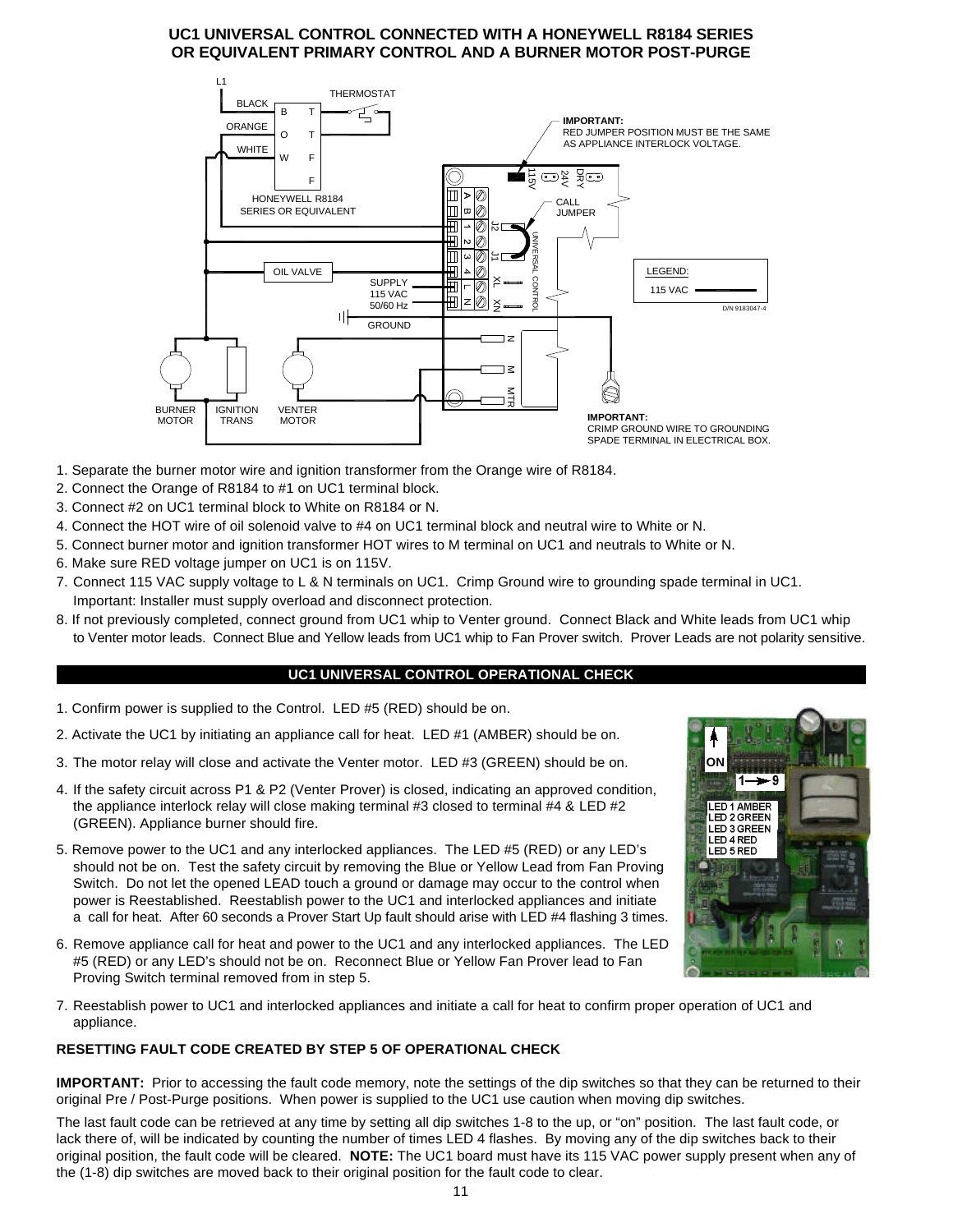# **WARNING**

The installer must perform Draft Check, Safety Interlock and Combustion Air Test as outlined in the Venter installation manual. If Venter installation manual is not present use the following procedure below.

The Fan Proving Switch is designed to disable the appliance gas valve or burner motor upon Venter failure only! It is not designed and cannot replace, regular vent system inspection, appliance servicing and combustion testing.

- 1. Close all doors and windows of the building. If the appliance is installed in a utility room or closet, close the entrance door to this room. Close fireplace dampers.
- 2. Turn on clothes dryer and all exhaust fans such as range hoods, bathroom exhausts and whole house fans to maximum speeds. Do not operate a fan used strictly for Summer exhausting.
- 3. Following the appliance manufacturer's instructions, place the appliance in operation, set thermostat for continuous operation.
- 4. Verify that Venter operates first, prior to burner ignition. Watch to make sure burner lights off properly.

#### **GAS**

After allowing appliance(s) to operate for 15 minutes, follow the appliance manufacturers instructions to verify that the recommended draft is present. In general, most gas appliances will operate safely with flue outlet draft levels from -0.02 to -0.05" W.C.. If the draft is excessive, make necessary adjustments to the barometric control and/or follow the, "Venter Air Flow Damper Adjustment" procedure outlined in Venter installation manual. As a cross check, a candle or match can be held adjacent to the draft hood or barometric control to verify flame/smoke is being drawn into, and not rolling out of edge of the relief opening, (See Diagram above). If exhaust gases are escaping from the relief opening of the draft hood or barometric control, the equipment should not be operated until proper adjustments or repairs are made to provide adequate draft levels.

#### **OIL**

After allowing equipment to operate for 15 minutes, make necessary adjustments to the primary air intake and barometric draft control to comply with the manufacturer recommended over-fire draft and CO2 requirements of the burner. In most cases, the over-fire draft should be in a range of -.02" to -.04" W.C. If adjustments to the primary air intake and barometric draft control do not provide the required over-fire draft, the Venter draft adjustment must be repositioned accordingly. Measure over-fire draft and CO2 after repositioning Venter draft adjustment. Follow the "Venter Air Flow Damper Adjustment" procedure outlined in Venter installation manual.

5. Next, turn on all other fuel-burning appliances within the same room so they will operate at their full input. Repeat Step 3 above, checking the draft on each appliance.

#### **TROUBLESHOOTING ELECTRICAL PROBLEMS**

# WARNING

The following guide is intended to be used if a problem occurs during the use of the Venter and UC1. It may be necessary to measure voltage during troubleshooting. **Extreme caution must be exercised to prevent injury.** If you are unable to determine the defective part with the use of this guide, call your Tjernlund distributor or Tjernlund Products direct at 1-800-255-4208 for further assistance.

**IMPORTANT:** If the call for heat interlock signal or 115 VAC power is removed, the UC1 board will reset and any fault, if present, will be stored in memory instead of displayed. See page 3, "Checking Memory for Last Fault Code".

#### **LED INDICATOR LIGHTS**

#### **LED STATUS & FAULT INDICATORS**

- LED #1 (Amber) Appliance call for heat.
- LED #2 (Green) Safety circuit through P1 & P2 (Venter Fan Prover) is verified "Open" upon start-up. Indicates Venter prover is closed during run cycle. Burner circuit is energized with contact closure from terminal 3 to 4.
- LED #3 (Green) Power switched to Venter motor from L to MTR & M.
- LED #4 (Red) Status / Fault indicator.

LED #5 (Red) 115 VAC power supplied to board. Also used as a status indicator.

#### **LED STATUS INDICATORS**

| LED #4 & #5 (Red) Flashing Alternately                              | $=$ Venter in Pre-purge. (Pre-Purge options 0, 5, 20, 35 seconds)                                                                                             |
|---------------------------------------------------------------------|---------------------------------------------------------------------------------------------------------------------------------------------------------------|
| LED #4 & #5 (Red) Flashing in Unison<br>LED #4 Flashes Continuously | $=$ Venter in Post-Purge. (Post-Purge options 0, 30 seconds or 1, 2, 4, 8, 16 minutes)<br>$=$ Fan Prover opened for more than 10 seconds during burner cycle. |
|                                                                     | (Venter will run for 10 minutes, attempting to make Fan Prover)                                                                                               |

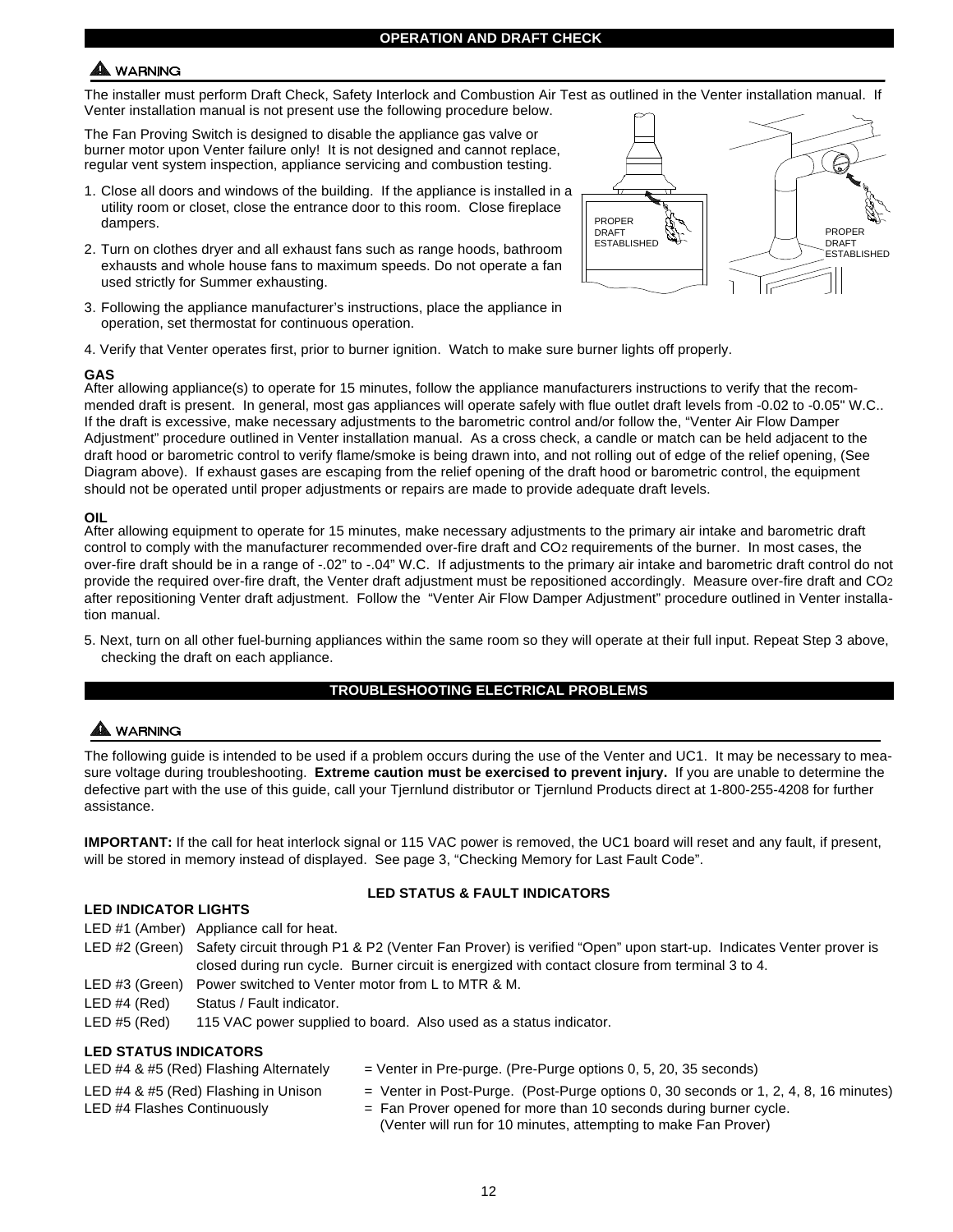#### **LED FAULT INDICATORS**

Fault conditions are indicated by counting the number of times LED #4 (Red) flashes.

LED #4 Flashes 2 Times Fan Prover was in electrically closed position prior to venter operation. LED #4 Flashes 3 Times Fan Prover does not close within 60 seconds after call for heat. LED #4 Flashes 4 Times Fan Prover did not re-close after 10 minutes of Venter operation. LED #4 Flashes 5 Times Fan Prover opened for more than 10 seconds during burner cycle but closed within 10 minutes. Investigate cause of Fan Prover short cycling such as; Firing burner at capacities or temperatures exceeding Venter limits, excessive vent pipe runs, elbows directly on venter discharge, high winds, plugged / kinked Fan Prover sensing tube or a faulty Fan Prover switch. In-Forcer model's intake screen and prefilter, if applicable, should be cleaned if necessary.

**IMPORTANT:** Fault codes will automatically be displayed after a fault condition occurs. If the call for heat interlock signal or 115 VAC power is removed, the UC1 board will reset and the fault will be stored in memory instead of displayed. Any new fault will replace any previous fault.

# **SYMPTOM 1: VENTER OPERATES CONTINUOUSLY**

Verify that Venter is not in post-purge mode which could last up to 16 minutes. A factory post-purge has been set for 2 minutes. LED #4 & #5 (Red) will flash in unison during post-purge. A Venter pre-purge could also be set for up to 35 seconds. LED #4 & #5 (Red) will flash alternately during pre-purge. See "Pre / Post-Purge Settings" on page 3.

Verify that LED #1 (Amber) is not lit.

Yes, LED #1 (Amber) is lit: Check interlock wiring. Confirm burner control(s) are functioning properly. UC1 control is receiving constant call for heat signal.

LED #1 (Amber) is not lit: Replace UC1 circuit board part number 950-8804.

# **SYMPTOM 2: VENTER MOTOR DOES NOT OPERATE**

Verify that UC1 control has power, LED #5 (Red) should be lit. Verify that LED# 4 (Red) is not flashing. See "LED Status & Fault Indicators" on page 12 if flashing. Verify RED voltage selection jumper corresponds with interlock voltage (i.e 24V, 115V or "Dry").

No: Check circuit breaker, disconnect switches and wiring. Confirm that Venter leads are connected to N & MTR terminals.

Yes, LED #5 (Red) is lit: Verify that the interlocked burner is calling for heat, LED #1 (Amber) should be lit.

No, LED #1 (Amber) is not lit: Verify interlock wiring and that thermostat/aquastat is adjusted to call for heat. Verify that the RED voltage selection jumper is installed so that it matches the voltage of the interlocked burner.

Yes, LED #1 (Amber) is lit: Verify Prover safety circuit fault does not exist. See, "LED Status & Fault Indicators" on page 12. If faults exist check Prover P1 & P2 safety circuit.

If no faults exist, check for 115 VAC across terminals N and MTR.

Voltage present: Confirm Black and White leads from UC1 whip are securely fastened to Venter motor leads. If so, replace Venter motor.

No voltage present: Replace UC1 circuit board part number 950-8804.

# **SYMPTOM 3: VENTER OPERATES, BUT BURNER DOES NOT**

For SideShot SS1 and SS2 Series reset High Limit and see if burner fires. If High Limit was tripped, investigate the cause of high heat. For any newly established call for heat the Venter will run for 60 seconds to try to close the fan prover circuit (P1 to P2). If circuit can not be made within 60 seconds LED #4 (Red) will flash 3 times, indicating a prover check circuit fault on UC1 start up. **NOTE:** The UC1 safety circuit and LED #4 (Red) will be reset if the call for heat interlock signal or 115 VAC power is removed. If the fan prover makes on start up, but breaks for more than 10 seconds during the burner cycle, LED #4 will flash continuously indicating a prover circuit fault. The Venter will continue to run for 10 minutes to try to make the prover circuit as long as a call for heat exists. If Prover does not make within 10 minutes, the UC1 will shut down and LED #4 (Red) will flash 4 times indicating a prover circuit fault. Remove the call for heat and then reestablish to reset the UC1 prover safety circuit (P1 to P2) & LED #4 (Red).

# Verify that LED #2 (Green) is lit.

Yes, LED #2 (Green) is lit: Verify that "call jumper" is connected from J1 to J2 on UC1 circuit board if using typical wiring where supply voltage from terminal 1 is routed to terminal 3 through "call jumper" then to 4 when appliance interlock relay makes. With call for heat established, verify that wiring is correct by measuring voltage between terminals 1 & 2 and 2 & 4 of UC1 terminal strip. Voltage should be the same in both cases, if not rewire per appropriate diagram or confirm burner control(s) are functioning properly. NOTE: If a different voltage source is provided to terminal 3 which is switched to terminal 4 or when using the A-B dry contacts, voltage measurements may not apply. For millivolt installations make sure system Limits are reset and relight pilot.

No, LED #2 (Green) is not lit: Remove power from UC1 and push dip switch #9 up or "on" to deactivate Fan Prover status check. Remove P1 and P2 prover leads off of Fan Prover switch and jumper together. Reestablish power and call for heat. After Venter pre-purge, if set (up to 35 seconds), LED #2 (Green) should light.

No, LED #2 (Green) does not light: Replace UC1 circuit board, part number 950-8804.

Yes, LED #2 (Green) lights up: The fan proving switch may not be closing, wiring connections are incorrect/broken or burner control(s) are not functioning properly. With Venter running, verify that Venter performance is sufficient to close Fan Prover contacts by checking for continuity across switch. **IMPORTANT:** After continuity check push dip switch #9 back down to "activate" Fan Prover status check. Replace Fan Prover leads from P1 and P2 back on Fan Proving switch.